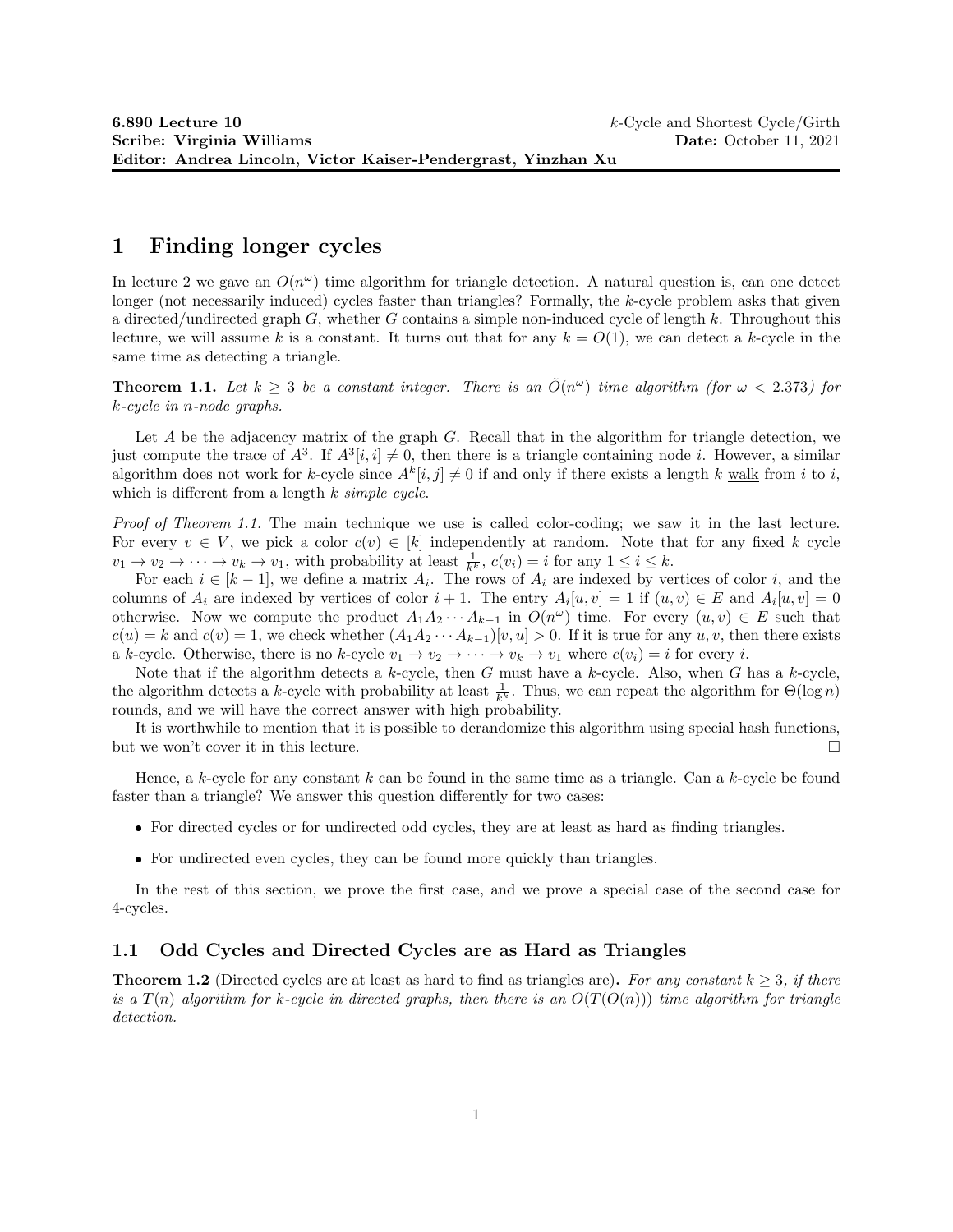*Proof.* Let  $G = (V_1 \cup V_2 \cup V_3, E)$  be a graph on 3n nodes for which we want to find a triangle, where  $|V_1| = |V_2| = |V_3| = n$ . We create a new graph G' on kn nodes as follows.

The vertex set of G' is  $V'_1 \cup V'_2 \cup V'_{3,1} \cup \cdots \cup V'_{3,k-2}$ , which contains one copy of  $V_1$ , one copy of  $V_2$  and  $k-2$  copies of  $V_3$ . We add edges from  $V'_1$  to  $V'_2$  using edges between  $V_1$  and  $V_2$ ; add edges from  $V'_1$  to  $V'_{3,1}$ using edges between  $V_1$  and  $V_3$ ; add edges from  $V'_2$  to  $V'_{3,k-2}$  using edges between  $V_2$  and  $V_3$ ; finally, for every  $1 \leq i \leq k-3$ , and for every  $u \in V'_{3,i}$ , we add an edge from u to its corresponding copy in  $V'_{3,i+1}$ .

It is not too hard to see that there is a directed k-cycle in  $G'$  if and only if there is a triangle in  $G$ . Thus, we can use the  $T(n)$  time algorithm for k-cycle on  $G'$ , which has  $O(n)$  vertices. Thus, there is an  $O(T(O(n)))$  time algorithm for triangle detection.

 $\Box$ 

Theorem 1.2 implies that if we assume triangle detection requires  $n^{\omega-o(1)}$  time, then directed k cycle also requires  $n^{\omega-o(1)}$  time. The following theorem, combined with Theorem 1.2, shows that odd cycles in undirected graphs also require triangle detection time.

Theorem 1.3 (Odd cycles are at least as hard to find as triangles are). If k is an odd constant, then directed k-cycle can be reduced to undirected k-cycle.

*Proof.* Let G be a graph for which we want to detect k-cycle. First, via color-coding, we can assume G is a k-partite layered graph. We make a new graph  $G'$  just by removing the edge directions of  $G$ . We claim that G has a k-cycle if and only if  $G'$  has a k-cycle.

The forward direction is easier. If G has a k-cycle C, then the same cycle is a k-cycle in  $G'$ . For the backward direction, assume G' has a k-cycle, then this k-cycle must have a node in each of the k parts of  $G'$ . Suppose not, then this k-cycle is contained in  $G' \setminus V_i$ , where  $V_i$  is one of the k parts of  $G'$ . However,  $G' \setminus V_i$ is bipartite, so it cannot contain an odd cycle, which leads to a contradiction. Thus, this k-cycle must have a node in each of the k parts of G'. Such a k-cycle is also a k-cycle in G.

#### 1.2 Even Cycles in Undirected Graphs

We can find even cycles in undirected graph faster than the time needed for triangle detection. The following theorem in by Yuster and Zwick.

**Theorem 1.4** (Even cycles can be found more quickly than triangles). For any constant  $k \geq 2$ , there is an  $O(n^2)$  time algorithm that finds a 2k-cycle in a given undirected n-vertex graph, or determines that no such cycle exists.

In this lecture, we will only show a special case for Theorem 1.4 when  $k = 2$ . We will show how to find a 4-cycle or detect that there is no 4-cycle in  $O(n^2)$  time.

**Theorem 1.5.** There is an  $O(n^2)$  time algorithm that finds a 4-cycle in any given n-node graph G, or determines that G does not contain any 4-cycles.

Proof. Consider Algorithm 1:

In this algorithm,  $T$  is an  $n$  by  $n$  matrix whose entries are either 0 or vertices of  $G$ , with the meaning that  $T[s, t]$  is a vertex that is a neighbor of both s and t.

If  $u, s, v, t$  is returned by the algorithm, then s, t are neighbors of v, and  $u = T[s, t]$  which also means that u is a neighbor of both s and t. Since  $u \neq v$ , the algorithm has returned a 4-cycle.

Suppose that G contains a 4-cycle  $a, b, c, d$ , where a is the latest vertex visited in the outer loop. Then, when the outer loop has  $v = a$ , and the inner loop has  $s = b$ ,  $t = d$ , either the algorithm has already found a 4-cycle, or the algorithm will find that  $T[s, t]$  is already set. Observe that the loop for c has already run, and that b and d have been found to be neighbors of c. Hence, a 4-cycle will be returned. Thus, the algorithm is correct.

Let's consider the runtime: in each iteration, either the algorithm halts, or a new pair  $(s, t)$  is set in T. Thus, the runtime of the algorithm is upper-bounded by the number of entries of T, which is  $O(n^2)$  $\Box$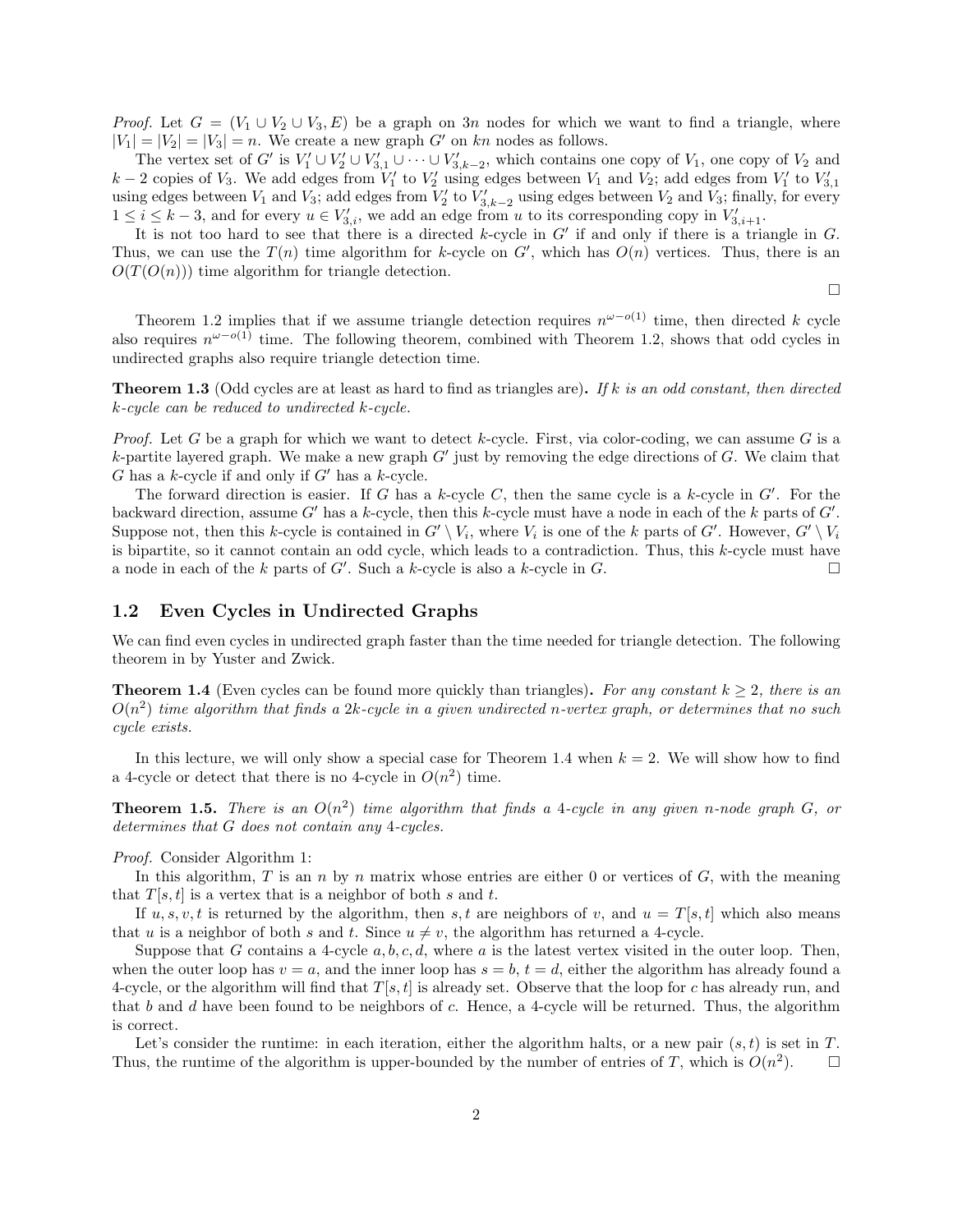Algorithm 1: FourCycle( $G = (V, E)$ )

```
T \leftarrow 0;
foreach v \in V do
     foreach s, t \in N(v) do
         if T[s, t] = 0 then
           \vert T[s, t] \leftarrow \{v\};else
              u \leftarrow T[s, t];return u, s, v, t;
```

```
return no 4-cycles;
```
# 2 Shortest Cycle / Girth

In this section, we will discuss how to find the shortest cycle of a given graph. Formally, we want to find a simple cycle of minimum length. We define the Shortest Cycle problem as follows: given an undirected graph  $G = (V, E)$ , compute the length of the shortest simple cycle, called the girth, (or report that no cycles exist in  $G$ ).

**Definition 2.1** (Girth). The girth of a graph G is the length of the shortest cycle in G, or  $\infty$  if G contains no cycles.

The girth g is a natural graph parameter, and its properties are well studied in graph theory. Let us look at how large g can be. By the definition of a simple cycle,  $3 \leq g \leq n$ ; moreover, for any number of nodes n, there exist graphs which have girth g for any choice of g in  $\{3,\ldots,n\}$ . (To see this, consider constructing the minimum cycle first and then adding additional nodes as necessary.)

We know that the problem of finding the longest cycle of a graph is NP-COMPLETE, but as it turns out the problem of finding the shortest cycle is contained in P. The question we aim to answer is how quickly we can actually find such a shortest cycle.

We first observe that any algorithm for finding a shortest cycle must take at least the amount of time it takes to detect whether or not a triangle exists in the graph: a triangle does not exist if and only if the girth is greater than 3. Intuitively though, the problem at first seems even harder, as we may need to consider cycles of arbitrary size, not just triangles. But in fact, a theorem from Itai and Rodeh [1] shows otherwise:

**Theorem 2.1** (Itai, Rodeh'78). If there is an algorithm A that finds a triangle in an n-node graph in time  $T(n)$ , then one can also compute the girth of an n-node graph in  $O(n^2 + T(2n))$  time.

Recall that finding a triangle deterministically takes  $\Omega(n^2)$  time as we at the very least need to read the input. Also, for all "nice" functions (e.g. polynomials, polylogarithms etc)  $T(2n) = O(T(n))$ , so the times are essentially asymptotically equivalent.

The triangle problem and the shortest cycle problem on n node graphs are equivalent.

Itai and Rodeh prove another theorem, claiming the existence of an additive approximation algorithm for computing the girth.

**Definition 2.2.** An additive c-approximation (or +c-approximation) for a quantity g is a quantity g' such that  $g \le g' \le g + c$ .

**Theorem 2.2** (Additive 1-approximation, Itai, Rodeh'78). There exists an  $O(n^2)$  time algorithm that finds a cycle of length  $\leq g+1$  in any n-node graph of girth g, or determines that G contains no cycles. If g is even, then the algorithm finds the shortest cycle of G.

We will prove these theorems as follows: first, we will exhibit the  $O(n^2)$  algorithm described by Theorem 2.2. Then, we will use this algorithm to show a proof for Theorem 2.1.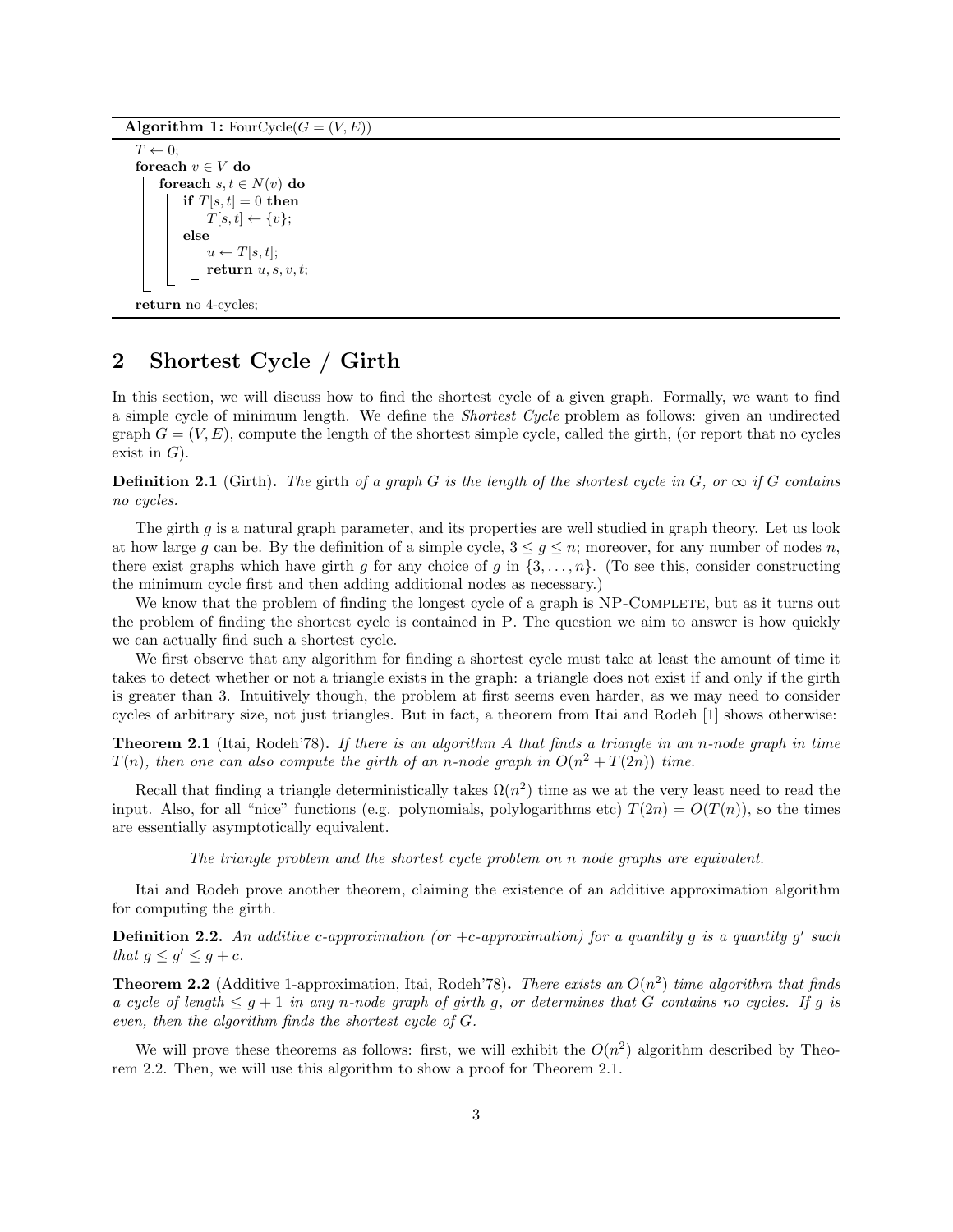### 2.1 Computing an Additive Approximation using BFS

We start our discussion of how to approximate the girth of an arbitrary graph with an algorithm for finding cycles given a starting node.

**Lemma 2.1.** There exists an algorithm BFS-CYCLE(s) that given  $G = (V, E)$  and  $s \in V$  that lies on a cycle C of length q runs in  $O(n)$  time and returns a cycle of length  $\leq q+1$ . If q is even, it returns a cycle of length  $\leq q$ .

#### Algorithm 2:  $BFS-CYCLE(s)$

```
L_0 \leftarrow \{s\};visited[s] \leftarrow true;foreach u \neq s \in V do
 | visited[u] \leftarrow false;foreach i \geq 0 do
    if |L_i| = 0 then
     return "no cycle";
    L_{i+1} \leftarrow \{\};foreach u \in L_i do
         foreach (u, x) \in E do
             remove (u, x) from E;
             if visited[x] = false then
                  visited[x] \leftarrow true;L_{i+1} \leftarrow L_{i+1} \cup \{x\};else
                  find least common ancestor c of u and x;
                  return (u, x)∪ path u \cdots c \cdots x in BFS-tree;
```
To be able find the least common ancestor of u and x, it suffices to store, for every node v, a pointer to the parent  $p(v)$  in the BFS tree, i.e. the node that was scanned to first visit v. Then, starting at u and x, one follows parent pointers up the tree to find the first common ancestor. This only increases the runtime by a constant factor.

Claim 1. BFS-CYCLE runs in  $O(n)$  time.

Proof. The algorithm returns once a node is visited more than once, so the runtime is bounded by the number of nodes *n*.

We'll call a node, t, "scanned" if the loop "foreach  $u \in L_i$  do" from Algorithm 2 is completed for  $u = t$ .

**Claim 2.** If  $(u, x)$  completes a cycle and  $u \in L_i$  then  $x \in L_i$  or  $x \in L_{i+1}$ .

*Proof.* Whenever an edge from  $L_{i-1}$  to  $L_i$  is scanned, it is removed. Hence once the last node of  $L_{i-1}$  is scanned, there are no more edges from  $L_{i-1}$  to  $L_i$ . Thus if  $(u, x)$  completes a cycle and  $u \in L_i$ , we cannot have that  $x \in L_{i-1}$ . By the properties of BFS, x must be in  $L_i \cup L_{i+1}$ .

Now we prove a crucial lemma:

**Lemma 2.2.** If s is part of a cycle of length q, then if  $(u, x)$  closes the cycle returned by BFS-CYCLE(s) and  $u \in L_i$  then  $i \leq \lceil q/2 \rceil - 1$ .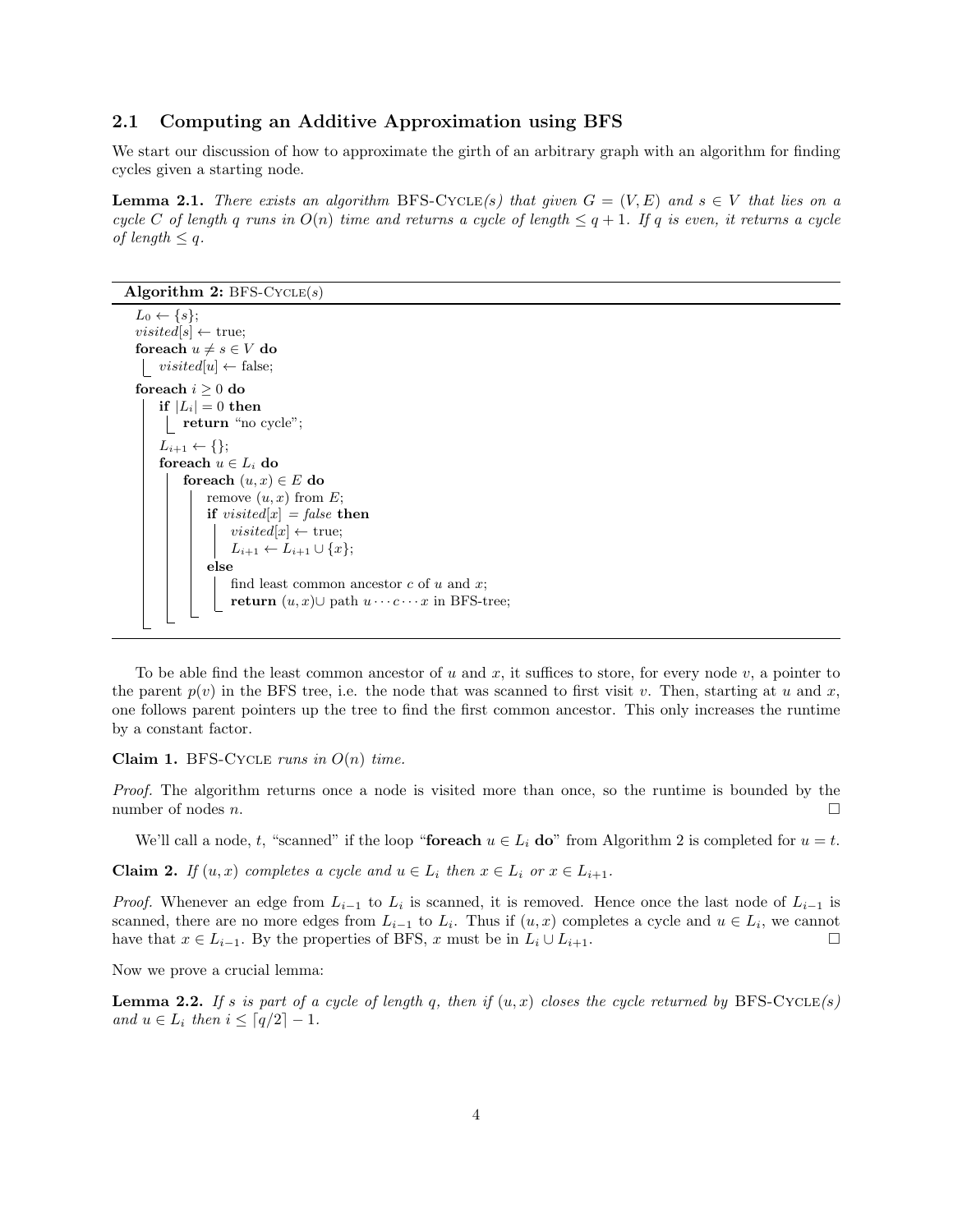*Proof.* Let C be a cycle of length q through s. Let  $(u, x)$  close the cycle in BFS-CYCLE(s). Recall that a node t is "scanned" if the loop "foreach  $u \in L_i$  do" from Algorithm 2 has been completed for  $u = t$ .

Assume (for contradiction) that all nodes of  $L_j$  for  $j \leq \lceil q/2 \rceil - 1$  have been scanned and no cycle was found.

Now consider C. Since  $|C| = q$ , if C is odd, then for every node  $x \in C$ ,  $d(s, x) \leq [q/2] - 1$ , and so all nodes of C have been scanned. If C is even, then let  $v_0$  be the furthest node from s on C. Then all nodes x in  $C \setminus \{v_0\}$  have  $d(s, x) \leq [q/2] - 1$ , and so all nodes of C (except for possibly  $v_0$ ) have been scanned.

Suppose we have a node  $y \in C$  such that its neighbors on C, which we call  $x, x'$ , were both scanned before y. Then when x and x' were scanned,  $(x, y)$  and  $(x', y)$  were both present, and y was visited twice. We will show that such a node exists and its neighbors were scanned in level  $\lceil q/2 \rceil - 1$  at the latest, thus contradicting our original assumption that all nodes of  $L_j$  for  $j \leq \lceil q/2 \rceil - 1$  were been scanned and no cycle was found

Suppose first that C is even and  $v_0$  was not scanned among the first  $\lceil q/2 \rceil - 1$  levels. Then, since all nodes at distance  $\leq \lfloor q/2 \rfloor - 1$  from s were scanned (among the first  $\lfloor q/2 \rfloor - 1$  levels), the neighbors  $v_1$  and  $v_2$  of  $v_0$  were scanned before  $v_0$ . Thus  $v_0$  is visited twice, and since  $v_1$  and  $v_2$  are at distance  $\leq \lceil q/2 \rceil - 1$ from s, we see the contradiction to our assumption.

Now suppose that either C is odd or C is even and  $v_0$  was scanned among the first  $\lceil q/2 \rceil - 1$  levels. Then by our assumption, all nodes of C have been scanned among the first  $\lceil q/2 \rceil - 1$  levels. Let y be the last node on C to be scanned. But then, its neighbors on C, x and  $x'$  were scanned before y, thus again giving a contradiction to our assumption.

Hence, in all cases, a cycle is closed by some  $(u, x)$  with  $u \in L_i$  for  $i \leq \lceil q/2 \rceil - 1$ .

We see that Lemma 2.2 allows us to show that if a node s is on a cycle  $C$ , of length q, then BFS-CYCLE returns a value at most  $2\lfloor q/2 \rfloor$ , which equals q if q is even, or  $q + 1$  if q is odd, thus proving the theorem. To see this, let c be the least common ancestor of  $u$  and  $x$  in the BFS tree out of  $s$ . We can bound the distances from c to u and x as  $d(c, u) \leq d(s, u) \leq i$  and  $d(c, x) \leq d(s, x) \leq i + 1$  because we know that  $u \in L_i$  and  $x \in L_i \cup L_{i+1}$  by Claim2. This means that the cycle returned has length at most  $\leq 1 + i + (i+1) = 2(i+1)$ . Thus if Lemma 2.2 holds, then  $i \leq \lceil q/2 \rceil - 1$  and we get a cycle of length at most  $\leq 2 \cdot \lceil q/2 \rceil$ .

### 2.2 Girth is in Triangle Detection Time

We will prove Theorem 2.1 in this section.

*Proof of Theorem 2.1.* First, we run BFS-CYCLE from every  $s \in V$  and get a cycle of length q at most  $g+1$ , where g is the length of girth. If q is odd, then by Theorem 2.2  $q = g$  and we are done. Thus, we assume  $q = 2\ell$  is even in the rest of the algorithm. By Theorem 2.2, g could be q or  $q - 1$ .

Now we argue that running BFS-CYCLE from every  $s \in V$  has computed all pairwise distances up to  $\ell - 1$ . Suppose there exists s such that  $L_{\ell-1}$  is not fully computed. In this case, BFS-Cycle must have returned a cycle for some  $i < \ell-1$ . Thus, the cycle returned by BFS-Cycle has length at most  $2i+2 \leq q-2$ , a contradiction.

We create a triangle detection instance  $G'$ . First, we put a copy of  $G$  in  $G'$ . Then we create  $n$  vertices  $v'_1, v'_2, \ldots, v'_n$ , which are copies of vertices in G. We add an edge between  $v'_i$  and  $v_j$  if  $d_G(v_i, v_j) = \ell - 1$ . Since the distance up to  $\ell - 1$  are already computed, it is possible to tell whether the distance between two vertices are  $\ell - 1$  or not.

**Claim 3.** The graph G' has a triangle if and only if the girth of G is  $q - 1$ .

*Proof.* We first prove the forward direction. There could be two types of triangles in  $G'$ . For the first type, the triangle completely lies in  $G$ , which is a cycle of length less than  $q$ . Thus the girth must be  $q-1$ . For the second type, the triangle has one vertex  $v'_i$  connected with  $v_j$  and  $v_k$ . In this case, the cycle  $v'_i \rightsquigarrow v_j \rightarrow v_k \rightsquigarrow v'_i$  has length  $2(\ell-1)+1=q-1$ . Even if this cycle is not simple, there must be an even